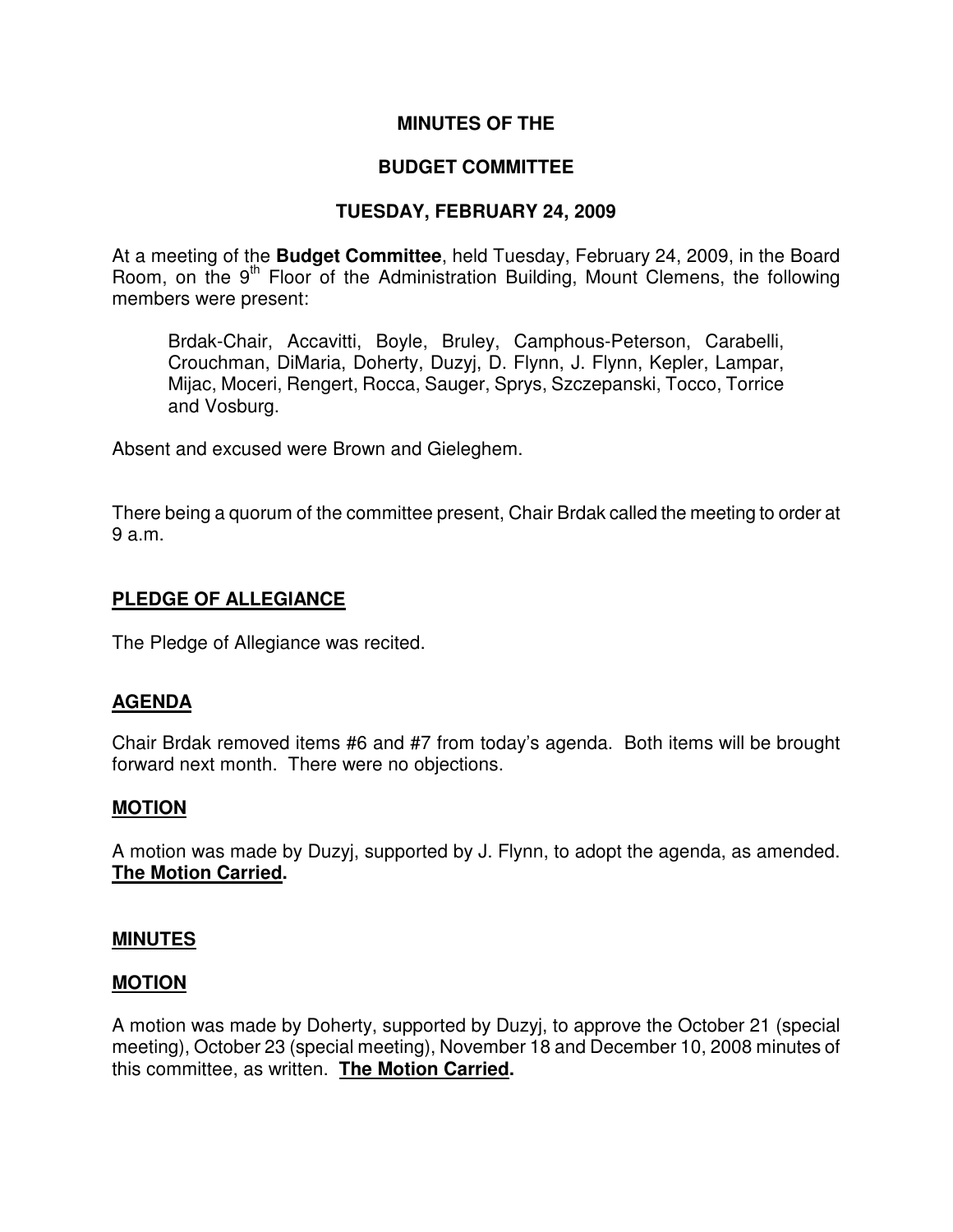# **RECOMMENDATION FROM PUBLIC SERVICES COMMITTEE MEETING OF 02-05-09**

#### **COMMITTEE RECOMMENDATION – MOTION**

A MOTION WAS MADE BY CAMPHOUS-PETERSON, SUPPORTED BY SAUGER, TO RECOMMEND THAT THE BOARD OF COMMISSIONERS APPROVE THE 2009 BUDGET SUMMARY SUBMITTED BY THE DIRECTOR OF THE VETERANS SERVICES DEPARTMENT. **THE MOTION CARRIED.** 

### **AUTHORIZE MCCSA TO RECEIVE \$18,863 TO PROVIDE HOME ENERGY CRISIS ASSISTANCE FOR LOW-INCOME FAMILIES (Item waived by Public Services Committee Chair)**

#### **COMMITTEE RECOMMENDATION – MOTION**

A MOTION WAS MADE BY DOHERTY, SUPPORTED BY KEPLER, TO RECOMMEND THAT THE BOARD OF COMMISSIONERS AUTHORIZE THE MACOMB COUNTY COMMUNITY SERVICES AGENCY TO RECEIVE \$18,863 TO PROVIDE HOME ENERGY CRISIS ASSISTANCE FOR LOW-INCOME FAMILIES. **THE MOTION CARRIED.** 

## **INCREASE ELECTIONS ACCOUNT "PER DIEMS NON PAYROLL" BY \$1,708.53 AND INCREASE REVENUE BY THE SAME AMOUNT**

### **COMMITTEE RECOMMENDATION – MOTION**

A MOTION WAS MADE BY DOHERTY, SUPPORTED BY J. FLYNN, TO RECOMMEND THAT THE BOARD OF COMMISSIONERS AUTHORIZE TO INCREASE ELECTIONS ACCOUNT 101-19101-70350 "PER DIEMS NON PAYROLL" BY \$1,708.53 AND INCREASE REVENUE BY THE SAME AMOUNT. **THE MOTION CARRIED.** 

## **REINSTATE ONE DATA MAINTENANCE CLERK AT JUDICIAL AIDE DIVISION OF THE CIRCUIT COURT**

### **COMMITTEE RECOMMENDATION – MOTION**

A MOTION WAS MADE BY SAUGER, SUPPORTED BY RENGERT, TO RECOMMEND THAT THE BOARD OF COMMISSIONERS AUTHORIZE TO REINSTATE ONE DATA MAINTENANCE CLERK AT THE JUDICIAL AIDE DIVISION OF THE CIRCUIT COURT AS DETAILED IN CORRESPONDENCE DATED JANUARY 16, 2009 FROM THE FINANCE DIRECTOR. **THE MOTION CARRIED.**